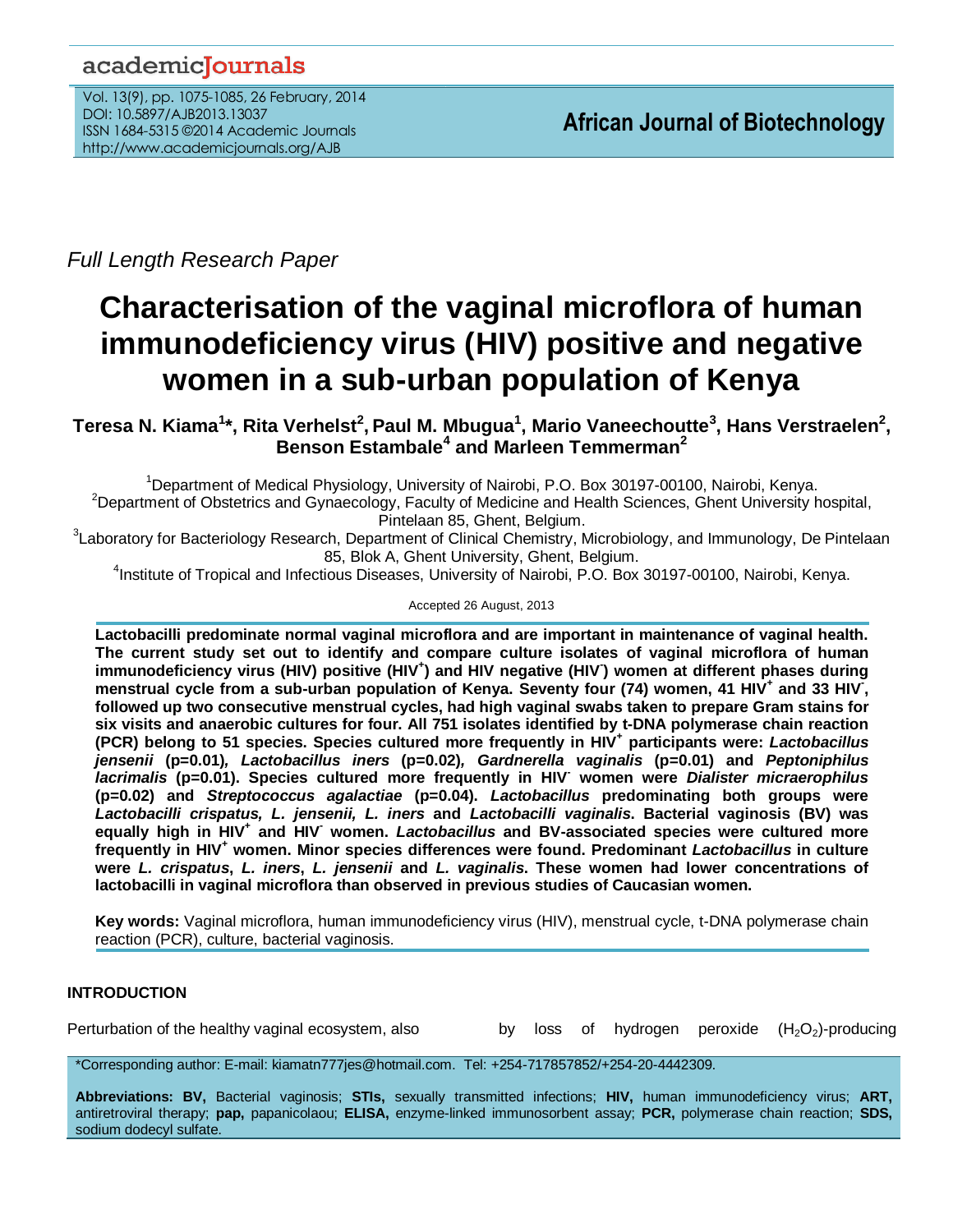referred to as bacterial vaginosis (BV), is characterized lactobacilli and massive overgrowth of *Gardnerella vaginalis* and other Gram positive and negative anaerobic bacteria (Marrazzo, 2004). Of concern are recent observations that BV predisposes to acquisition of sexually transmitted infections (STIs), which raises the risk of mother-to-child transmission of human immunodeficiency virus (HIV). Diminished colonisation resistance during BV renders women vulnerable to various infections such as *Trichomonas vaginalis* and *Neisseria gonorrhoeae* (Martin et al., 1999; Wiesenfeld et al., 2003), *Chlamydia trachomatis* (Wiesenfeld et al., 2003), genital herpes simplex (Kaul et al., 2007), human papillomavirus (Watts et al., 2006) and HIV-1 (Spear et al., 2007; Atashili et al., 2008). Further, it is documented that BV propagates replication and vaginal shedding of the HIV-1 (Sha et al., 2005) and HSV-2 viruses (Cherpes et al., 2005), thus enhancing the spread of STIs. Increased mother-to-child transmission of HIV as a consequence of BV has been documented in a prospective study of 463 HIV-1-infected mothers and infants in Kenya (Farquhar et al., 2010). This study found women with BV to be three times more likely to transmit HIV *in utero*. High prevalence of BV in sub-Saharan Africa (Sewankambo et al., 1997; Taha et al., 1998; Paxton et al., 1998; Martin et al., 1999; van de Wijgert et al., 2000; Demba et al., 2005; Morison et al., 2005; Bukusi et al., 2006; McClelland et al., 2009) has therefore become an issue of global concern. It is estimated, for instance, that in endemic areas, nearly one-third of new HIV cases could be prevented if existing BV were cured (Schwebke, 2005). Tackling the HIV burden through eradicating BV and restoring normal vaginal microflora is currently considered part of the most promising answers to the HIV pandemic (Martin et al., 1999; Shin and Kaul, 2008; Bolton et al., 2008).

The last two decades have seen a significant increase in the volume of research focusing on BV and composition of vaginal microflora (Verhelst et al., 2005; Kalra et al., 2007; Srinivasan et al., 2010; Verstraelen et al., 2010). The prevalence of BV varies widely in different populations. It tends to be high in African women, with rates up to 44% having been documented in a Kenyan cohort and 50% in rural Uganda (Paxton et al., 1998; Bukusi et al., 2006). Studies found African American women to have more than two-fold higher prevalence of BV compared to Caucasian American women. The cause of this disparity remains unknown (Goldenberg et al., 1996; Pastore et al., 1999; Royce et al., 1999; Ness et al., 2003; Allsworth and Peipert, 2007). Studies show African women to be either less likely to harbor  $H_2O_2$ producing lactobacilli which are known to suppress growth of anaerobic bacteria (Antonio et al., 1999) or to have lower concentrations of the same (Anukam et al., 2006; Zhou et al., 2007; McClelland et al., 2009). African women also tend to have significantly higher vaginal pH than do Caucasian women (Ravel et al., 2010). In addition, the prevalence of BV has been shown to be

higher in HIV-infected women compared to HIVuninfected women (Sewankambo et al., 1997; Jamieson et al., 2001; Warren et al., 2001). From the foregoing information, it is apparent that more studies are needed to complete our understanding of BV in affected subpopulations. Further, it is not known how vaginal microflora varies during the phases of the menstrual cycle.

The goal of the present study was to investigate the composition of vaginal microflora of non-pregnant premenopausal HIV<sup>+</sup> and HIV women in a sub-urban population of Kenya by PCR-based identification of culture isolates obtained during the follicular and ovulation phases of the normal menstrual cycle.

# **MATERIALS AND METHODS**

### **Study population**

This was a cross-sectional study nested in an on-going Tigoni dysplasia study (TDS) based at Tigoni Hospital, Kiambu West district of Kenya. Recruitment of participants took place at the hospital between August 2006 and March 2008. Of the 215 women screened, 100 of them met the inclusion criteria, and only 74 returned for the scheduled six follow-up visits. Specimens were collected at three points of two consecutive menstrual cycles– follicular (day 5-8), ovulation (day 12-15) and luteal (day 19-22) phases. At each phase, the sampling period was spread out within four days to create flexibility for return visits. The participants were asked to mark all the days of menstrual bleeding as a guide to establishing the regularity of the cycle. Following verbal explanation of the study objectives, written consent to participate was obtained for all participants and hard copies of the study explanation issued to them. The documents were available in both English and the most widely used local language, Kiswahili. The study was approved by the ethical review board of Kenyatta National Hospital/ University of Nairobi (Registration number P122/8/2005).

During the study, all STIs diagnosed were treated according to the Kenya Ministry of Health national guidelines (2007) for both participants and those excluded from the study. All  $HIV<sup>+</sup>$  women received treatment free of charge, courtesy of the sponsored partnership of Kenya Ministry of Health, University of Nairobi Institute of Tropical and Infectious Diseases and Pathfinder International. At the time of the study, all  $HIV<sup>+</sup>$  persons with a  $CD<sub>4</sub>$ count above 200 cells/  $mm<sup>3</sup>$  were exempted from antiretroviral therapy (ART) according to WHO guidelines (1997). Qualifying premenopausal women, aged between 18 and 45 years were screened for eligibility using a standard face-to-face questionnaire interview. The HIV<sup>+</sup> women who had CD<sub>4</sub> counts above 250 cells/mm<sup>3</sup> and not undergoing ART were recruited. All the participants had regular menses and a documented normal papanicolaou (pap) smear test result performed within one year.

The exclusion criteria were presence of STIs, ongoing pregnancy, use of contraception except condom, previous hysterectomy, delivery or abortion in the preceding three months and use of systemic antibiotics (except cotrimoxazole prophylaxis for HIV<sup>+</sup> women given under Kenya national guidelines for HIV management). The HIV test was performed in order to group patients as positive and negative.

Following the face-to-face questionnaire interview, subjects provided blood specimens for HIV testing, syphilis and  $CD<sub>4</sub>$  count. Vaginal specimens were taken to test for *T. vaginalis, C. trachomatis* and *N. gonorrhoeae*. HIV pre- and post-test counselling was offered by a trained nurse.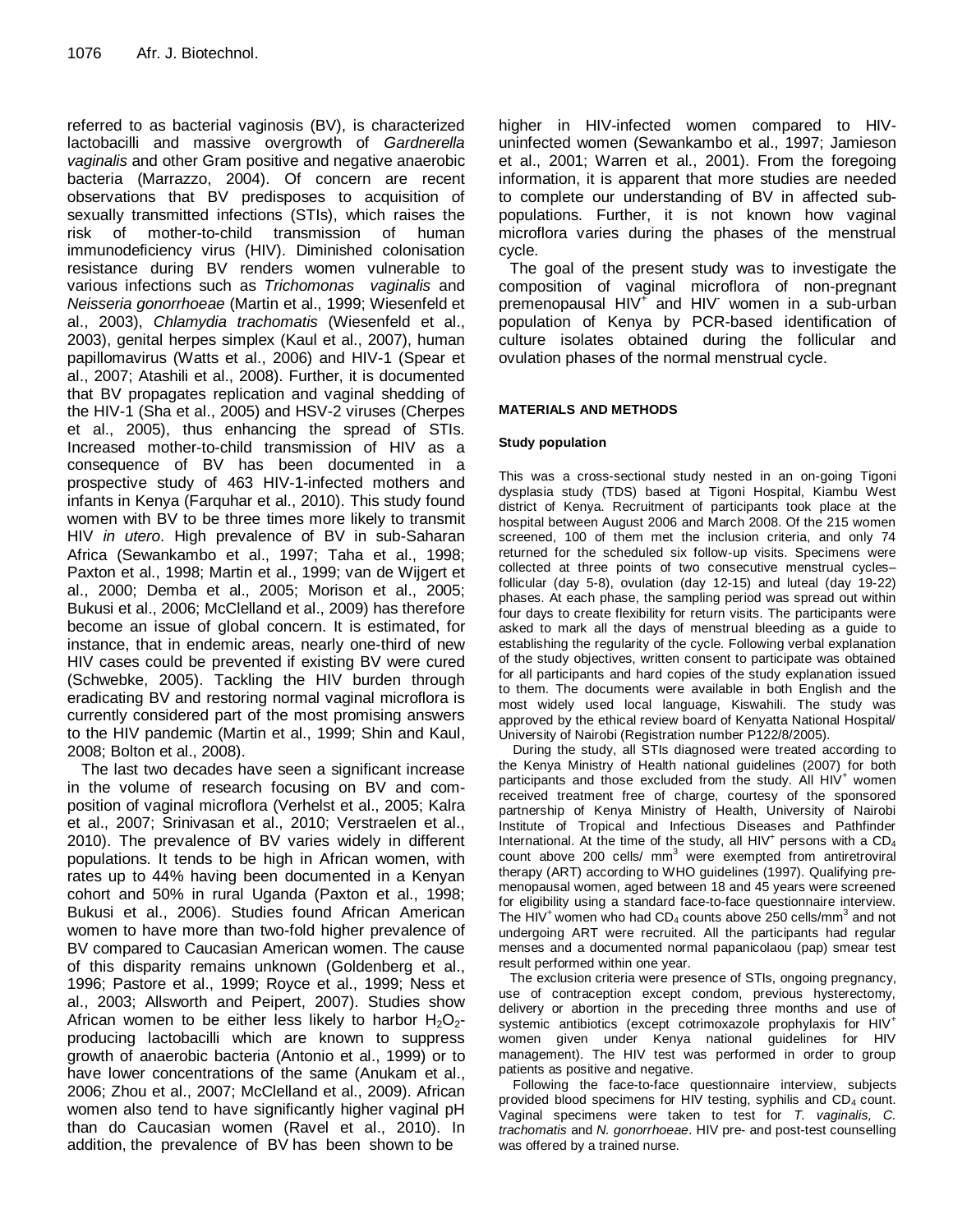#### **Screening tests**

Study participants were screened for HIV-1 infection using enzymelinked immunosorbent assay (ELISA) Detect-HIV (BioChem ImmunoSystems, Allentown, PA). Positive samples were confirmed by a second ELISA (Vironostika, BioMérieux, Marnes-la-Coquette, France) (WHO guidelines). Urine pregnancy test was performed using a rapid β–hCG test kit (Plasmatec Laboratory products, Cambridge, UK) and syphilis seroreactivity assessed by the Rapid Plasma Reagin (Becton Dickinson, Baltimore, MD). Confirmatory *Treponema pallidum* haemagglutination assay was not necessary as no seroreactive cases were detected. Two high vaginal swabs were taken for *T. vaginalis* culture (In-Pouch, Biomed Diagnostics, San Jose, CA) and for diagnosis of candidiasis assessed by microscopic examination for presence of budding yeasts or pseudohyphae in a drop of 10% KOH. One endocervical swab was required for combined *C. trachomatis* and *N. gonorrhoeae* polymerase chain reaction (PCR) (Cobas Amplicor, Roche Diagnostics, Basel, Switzerland). The CD<sub>4</sub> count was performed by flow cytometry using specific antibodies (Becton Dickinson), and stained samples analysed using a FacsCaliber instrument and the CELLQuest Software (Becton Dickinson).

#### **Follow-up sample collection**

The 74 women  $(41 \text{ HIV}^+$  and 33  $\text{HIV}^+$ ) followed up had two high vaginal swabs taken at subsequent visits as follows: with a nonlubricated speculum in place, sterile cotton swabs were consecutively inserted into the vaginal vault. Each swab was rotated against the lateral vaginal wall at the mid-portion of the vault and carefully removed to prevent contamination with the vulva and introitus microflora. The first swab was used to make a Gram stain. The second swab was carried to the laboratory in Amies transport medium (Nuova Aptaca, Canelli, Italy) for anaerobic culture which was performed at follicular (day 5-8) and ovulation (day 12-15) phases. Culture swabs were processed in the microbiology laboratory within 4 h of collection. Gram stain specimens were analysed for the composition of the vaginal microflora by microscopy according to the Nugent criteria (Nugent et al., 1991). An additional category of the gram stains known as grade 0 was included to represent the smears lacking bacteria cells.

#### **Culture and identification of isolates**

The swabs were streaked onto Columbia agar (Becton Dickinson) supplemented with 5% sheep blood (obtained freshly defibrinated from the Kabete Veterinary farm, University of Nairobi, Kenya) and incubated anaerobically (GasPak EZ Anaerobe Container System) at 37°C. After 4 days of incubation, all isolates with different colony morphology were selected for species identification. DNA was extracted by simple alkaline lysis as follows: each colony selected for its unique morphology was suspended in 20 µl sodium dodecyl sulfate (SDS) lysis buffer (0.25% sodiumdodecylsulphate in 0.05 N NaOH), heated at 95°C for 15 min and diluted with 180 µl double distilled water. The t-DNA-PCR and capillary electrophoresis were carried out as described previously (Baele et al., 2000; Baele et al., 2002). Species identification of culture isolates was achieved by comparing their respective t-DNA-PCR fingerprints with an existing t-DNA-PCR database using an in-house software program (Baele et al., 2002). The t-DNA-PCR fingerprint database and the software are available upon request to Laboratory for Bacteriology Research, Ghent University, Belgium, where the PCR work was carried out. Isolates that could not be identified in the existing t-DNA-PCR database were sequenced as earlier described (Verhelst et al., 2004).

#### **Statistical analysis**

Prevalence rates were compared between groups through Chisquare test or Fischer's Exact Test. Statistical significance was accepted at the significance level α=0.05. All analyses were performed with statistical software package PASW v18.0 (Chicago,  $IL$ ).

# **RESULTS**

#### **Cohort characteristics**

Baseline demographic characteristics of 41  $HIV<sup>+</sup>$  and 33 HIV<sup>-</sup> women are presented in Table 1. All participants were literate and able to follow the appointment schedule. At enrolment, no significant difference existed in most parameters measured in the two groups. The HIV<sup>+</sup> women had lower  $CD_4$  counts ( $p<0.001$ ) and condom use was more common among them (61%) compared to the  $HIV$  women (18.2%) (p=0.0002). Intake of antibiotic prophylaxis was only in the HIV<sup>+</sup> group at 78% (p<0.001). The Kenya national guidelines for treatment and care for HIV persons allows continuous antibiotic intake for prevention of malaria and recurrent bacterial infections. Of the HIV<sup>+</sup> participants, 63.4% were married compared to 39.4% HIV ones (p=0.001). The HIV<sup>+</sup> women had lower levels of schooling (p=0.005).

### **Vaginal microflora and HIV status**

Bacterial vaginosis was diagnosed in 17.5% enrolment visits. Table 2 shows the fluctuation in Gram stain score over two menstrual cycles. Respectively 42.4% of HIVand 31.7% of  $HIV<sup>+</sup>$  women harboured a normal vaginal microflora on all six visits. As shown in Table 3, the number of vaginal swabs with grades I, II and III was similar throughout the phases of the menstrual cycle in both study groups.

### **Presence of bacterial species according to HIV status**

Species cultured and identified in the  $HIV<sup>+</sup>$  and  $HIV$ women are presented in Table 4 and Figure 1. In total, 1020 isolates were cultured. Of these, 26% of the isolates remained unidentified either because no corresponding t-DNA-PCR fingerprint was found in the existing database or no amplification obtained. In total, 51 species were identified, nine of which belonged to the genus *Lactobacillus,* that is, *L. coleohominis, L. crispatus, L. gasseri, L. iners, L. jensenii, L. mucosae, L. reuteri, L. salivarius* and *L. vaginalis*. In descending order, the most common lactobacilli were *L. crispatus*, *L. iners*, *L.*  jensenii and L. vaginalis. Respectively, 54.5% of HIV and  $60.9\%$  of HIV<sup>+</sup> women were colonized by lactobacilli at least one visit, and 9.1 and 29.3% at least three visits. *Lactobacillus crispatus* was cultured on three out of four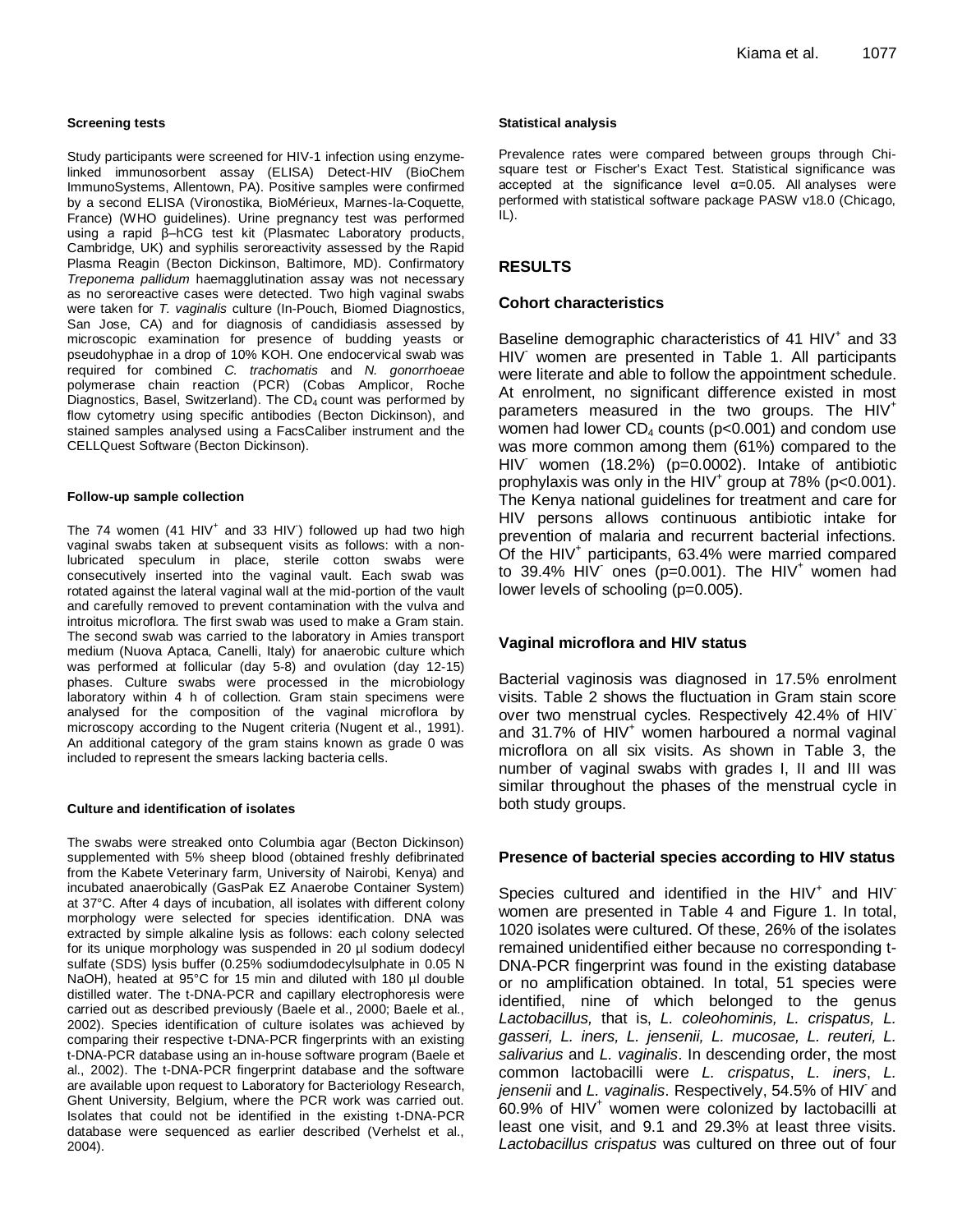**Table 1.** Descriptive characteristics of the study population at enrolment, expressed as percentages.

| Parameter                        | Category    | $HIV+ (41)$ | <b>HIV (33)</b> | p value |
|----------------------------------|-------------|-------------|-----------------|---------|
|                                  | $21 - 28$   | 14.6        | 24.2            | 0.4     |
| Age (years)                      | 29-36       | 53.7        | 39.4            |         |
|                                  | 37-44       | 31.7        | 36.4            |         |
|                                  | 250-500     | 56.1        | 3.0             | < 0.001 |
|                                  | 501-750     | 31.7        | 15.2            |         |
| $CD_4$ count (cells/ $\mu$ L)    | 751-1000    | 7.3         | 54.5            |         |
|                                  | 1001-1500   | 4.9         | 27.3            |         |
|                                  | $3.0 - 4.5$ | 73.2        | 63.6            | 0.4     |
| Vaginal pH                       | > 4.5       | 26.8        | 36.4            |         |
|                                  | Positive    | 36.6        | 27.3            | 0.4     |
| Candida                          | Negative    | 63.4        | 72.7            |         |
|                                  | Grade 0     | 9.8         | 6.1             | 0.7     |
|                                  | Grade I     | 56.1        | 72.7            |         |
| Gram stain                       | Grade II    | 9.8         | 6.1             |         |
|                                  | Grade III   | 22.0        | 12.2            |         |
|                                  | No score    | 2.4         | 3.0             |         |
|                                  | Yes         | 78.0        | 0.0             | < 0.001 |
| Antibiotic prophylaxis           | No          | 22.0        | 100.00          |         |
|                                  | 90-110      | 34.1        | 30.3            | 0.8     |
|                                  | 111-130     | 51.2        | 48.5            |         |
| Systolic Blood Pressure (mm Hg)  | 131-150     | 12.2        | 15.2            |         |
|                                  | 151-170     | 2.4         | 3.0             |         |
|                                  | >170        | 0.0         | 3.0             |         |
|                                  | 60-69       | 12.2        | 15.2            | 0.8     |
|                                  | 70-79       | 43.9        | 36.4            |         |
| Diastolic Blood Pressure (mm Hg) | 80-89       | 29.3        | 27.3            |         |
|                                  | 90-99       | 14.6        | 18.2            |         |
|                                  | > 100       | 0.0         | 3.0             |         |
|                                  | $< 60$      | 0.0         | 3.0             | 0.3     |
|                                  | 60-69       | 9.8         | 24.2            |         |
|                                  | 70-79       | 39.0        | 30.3            |         |
| Pulse (beats/min)                | 80-89       | 36.6        | 33.3            |         |
|                                  | 90-99       | 14.6        | 6.10            |         |
|                                  | > 100       | $\pmb{0}$   | 3.0             |         |
|                                  | 130-144     | 2.4         | $0.0\,$         | 0.4     |
|                                  | 145-159     | 46.3        | 30.3            |         |
| Height (cm)                      | 160-174     | 48.8        | 66.7            |         |
|                                  | >175        | 2.4         | 3.0             |         |
|                                  | 45-54       | 26.9        | 18.2            | 0.3     |
|                                  | 55-64       | 26.9        | 36.4            |         |
| Body weight (kg)                 | 65-74       | 31.7        | 18.2            |         |
|                                  | 75-84       | 12.2        | 15.2            |         |
|                                  | 85-94       | $\pmb{0}$   | 9.1             |         |
|                                  | $>95$       | 2.4         | 3.0             |         |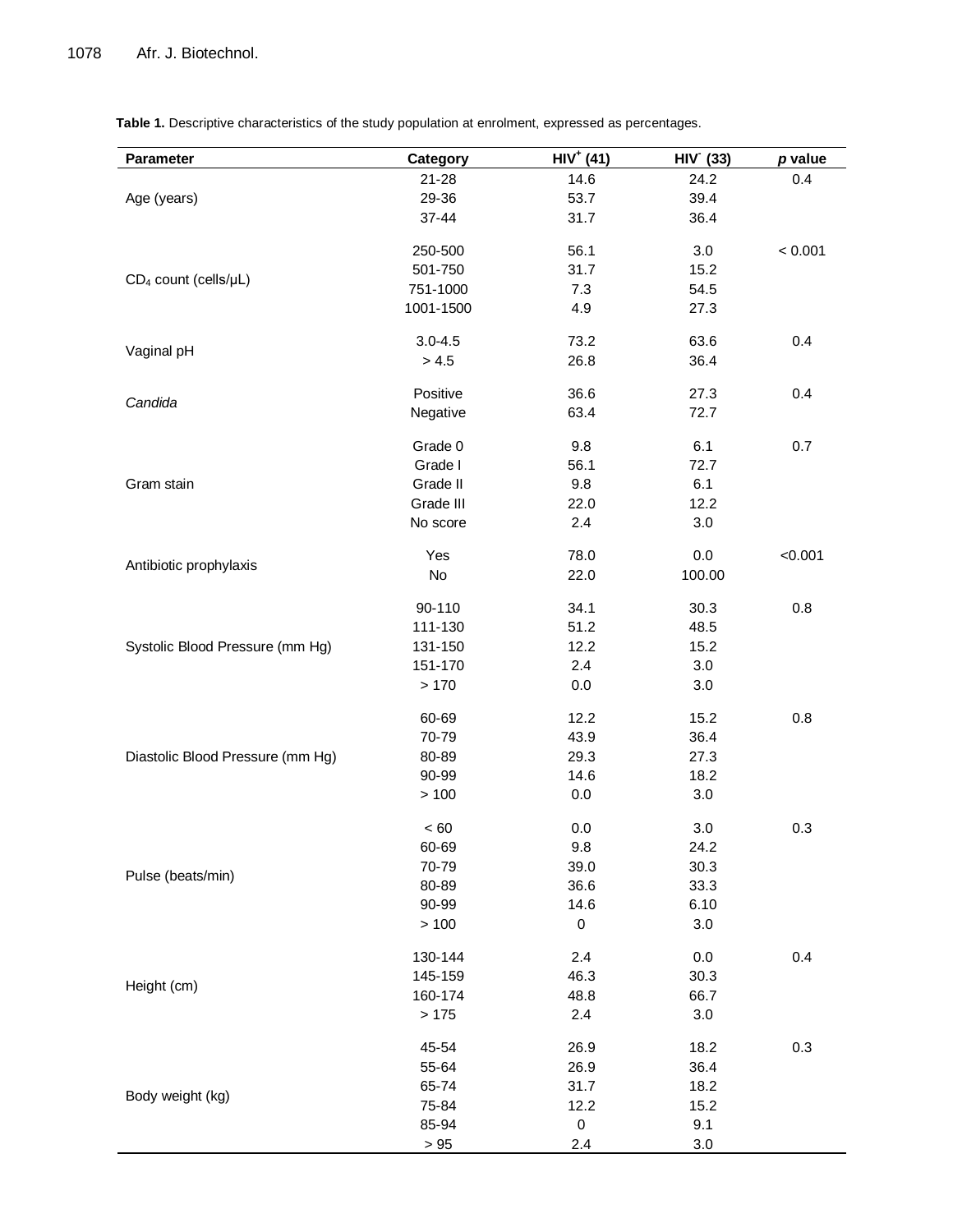### **Table 1.** Contd.

| <b>Parameter</b>         | Category          | $HIV+ (41)$ | HIV (33)    | p value |
|--------------------------|-------------------|-------------|-------------|---------|
|                          | $14 - 15$         | 9.8         | 6.1         | 0.7     |
|                          | $16 - 18$         | 43.9        | 36.4        |         |
|                          | 19-23             | 31.7        | 33.3        |         |
| Age at first sex (years) | 24-28             | 12.2        | 18.2        |         |
|                          | > 29              | $\mathbf 0$ | 3.0         |         |
|                          | N/A               | 2.4         | 3.0         |         |
|                          | $0 - 1$           | 19.5        | 27.3        | 0.3     |
|                          | $2 - 3$           | 48.8        | 42.4        |         |
| Lifetime partners        | $4 - 7$           | 24.4        | 30.3        |         |
|                          | $8 - 10$          | 7.3         | 0.0         |         |
|                          | $\pmb{0}$         | 24.4        | 30.3        | 0.6     |
| <b>Current partners</b>  | 1                 | 75.6        | 69.7        |         |
|                          | Married           | 63.4        | 39.4        | 0.001   |
| <b>Marital status</b>    | Single/Separated  | 22.0        | 60.6        |         |
|                          | Widow             | 14.6        | $\mathbf 0$ |         |
|                          | Yes               | 61.0        | 18.2        | < 0.001 |
| Condom use               | No                | 39.0        | 81.8        |         |
|                          | Primary and below | 46.3        | 12.2        | 0.005   |
| Level of schooling       | Secondary         | 51.2        | 78.8        |         |
|                          | <b>Tertiary</b>   | 2.4         | 9.1         |         |
|                          | Housewife         | 36.6        | 30.3        | 0.2     |
|                          | Farmer            | 14.6        | 6.10        |         |
| Occupation               | <b>Business</b>   | 24.4        | 15.2        |         |
|                          | Formal employment | 24.4        | 42.4        |         |
|                          | Student           | $\pmb{0}$   | 6.10        |         |

Table 2. Percentages of the fluctuation of the Gram stain scores of HIV<sup>-</sup> and HIV<sup>+</sup> women taken at six visits each, spanning two menstrual cycles.

| <b>Parameter</b>                          | HIV 1   |           |         | $HIV^+$  |
|-------------------------------------------|---------|-----------|---------|----------|
| Condom use (total number)                 | No (27) | Yes $(6)$ | No (17) | Yes (24) |
| Invariably normal                         | 33.3    | 83.3      | 47.1    | 20.8     |
| Single intermediate or BV episode         | 11.1    | 16.7      | 11.8    | 29.2     |
| Two intermediate or BV episodes           | 14.8    | 0         | 5.8     |          |
| Three or more intermediate or BV episodes | 29.6    | 0         | 17.6    | 37.5     |
| Invariably intermediate or BV episode     | 11.1    |           | 17.6    | 12.5     |

Table 3. Distribution of Nugent scored vaginal microflora grades among HIV<sup>+</sup> and HIV<sup>-</sup> women during different phases of two menstrual cycles. Percentages in parentheses.

|         |                   | $HIV^{+}(n = 41)$ |           | $HIV (n = 33)$    |           |           |  |
|---------|-------------------|-------------------|-----------|-------------------|-----------|-----------|--|
| Grade   | <b>Follicular</b> | Ovulation         | Luteal    | <b>Follicular</b> | Ovulation | Luteal    |  |
| 0       | 2(2.4)            | 4(4.9)            | 0(0.0)    | 1(1.5)            | 1(1.5)    | 0(0.0)    |  |
|         | 42 (51.2)         | 49 (59.8)         | 53 (64.6) | 41(62.1)          | 45 (68.2) | 44 (66.7) |  |
|         | 18(22.0)          | 12(14.6)          | 15(18.3)  | 11(16.7)          | 8(12.1)   | 9(13.6)   |  |
| Ш       | 17(20.7)          | 16 (19.5)         | 14(17.1)  | 11(16.7)          | 12(18.2)  | 11(16.7)  |  |
| Missing | 3(3.7)            | 1 (1.2)           | 0(0.0)    | 2(3.0)            | 0(0.0)    | 2(3.0)    |  |
| Total   | 82                | 82                | 82        | 66                | 66        | 66        |  |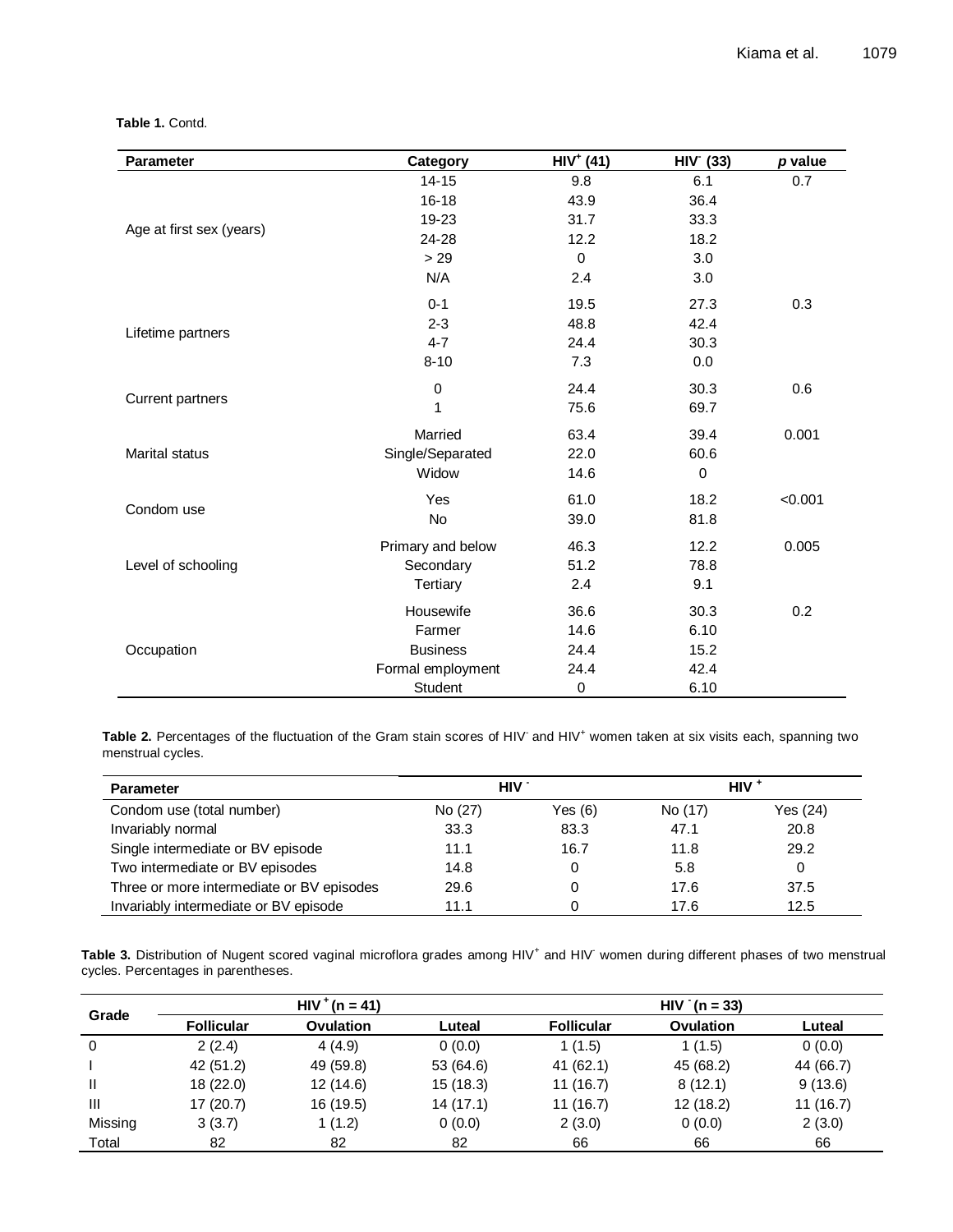| <b>Species</b>                  | HIV <sup>+</sup> women <sup>a</sup> | HIV women <sup>b</sup> | P value |
|---------------------------------|-------------------------------------|------------------------|---------|
| Acinetobacter haemolyticus      | 1.4                                 | 0                      | 0.2     |
| Acinetobacter Iwoffii           | 0.7                                 | $\mathbf 0$            | 0.3     |
| Anaerococcus prevotii           | 2.1                                 | 4.6                    | 0.2     |
| Anaerococcus tetradius          | 0.7                                 | 0                      | 0.3     |
| Anaerococcus vaginalis          | 0.7                                 | 0.9                    | 0.4     |
| Atopobium vaginae               | 0                                   | 0.9                    | 0.2     |
| Bacteroides coagulans           | 0.7                                 | 0                      | 0.3     |
| Bacteroides ureolyticus         | 0.7                                 | 0.9                    | 0.4     |
| Clostridia bacterium            | 0.7                                 | 0                      | 0.3     |
| Dialister micraerophilus        | $\mathbf 0$                         | 3.7                    | 0.02    |
| Enterococcus faecalis           | 7.7                                 | 14.8                   | 0.07    |
| Escherichia coli                | 9.2                                 | 10.2                   | 0.7     |
| Finegoldia magna                | 16.2                                | 22.2                   | 0.2     |
| Gardnerella vaginalis           | 12                                  | 3.7                    | 0.01    |
| Klebsiella pneumoniae           | 0.7                                 | 0                      | 0.3     |
| Lactobacillus coleohominis      | $\mathbf 0$                         | 1.9                    | 0.09    |
| Lactobacillus crispatus         | 11.3                                | 14.8                   | 0.4     |
| Lactobacillus gasseri           | 1.4                                 | 1.9                    | 0.7     |
| Lactobacillus iners             | 15.5                                | 6.5                    | 0.02    |
| Lactobacillus jensenii          | 13.4                                | 4.6                    | 0.01    |
| Lactobacillus mucosae           | 0.7                                 | $\pmb{0}$              | 0.3     |
| Lactobacillus reuteri           | $\pmb{0}$                           | 1.9                    | 0.09    |
| Lactobacillus salivarius        | 2.8                                 | 0                      | 0.07    |
| Lactobacillus vaginalis         | 7.7                                 | 4.6                    | 0.3     |
| Mobiluncus curtisii             | 0.7                                 | 0                      | 0.3     |
| Peptoniphilus asaccharolyticus  | 27.5                                | 29.6                   | 0.7     |
| Peptoniphilus lacrimalis        | $\overline{7}$                      | 0.9                    | 0.01    |
| Peptoniphilus sp.               | 0.7                                 | 2.8                    | 0.1     |
| Peptostreptococcus anaerobius   | 13.4                                | 14.8                   | 0.7     |
| Peptostreptococcus hydrogenalis | 0.7                                 | 0                      | 0.3     |
| Peptostreptococcus indolicus    | $\mathbf 0$                         | 0.9                    | 0.2     |
| Porphyromonas somerae           | 0.7                                 | 1.9                    | 0.3     |
| Porphyromonas sp.               | 0                                   | 0.9                    | 0.2     |
| Prevotella bivia                | 12.7                                | 13                     | 0.9     |
| Prevotella buccalis             | 3.5                                 | 0.9                    | 0.1     |
| Prevotella corporis             | 0.7                                 | 2.8                    | 0.1     |
| Prevotella disiens              | 2.1                                 | 0                      | 0.1     |
| Prevotella timonensis           | 0.7                                 | 1.9                    | 0.3     |
| Propionibacterium acnes         | 0.7                                 | 0                      | 0.3     |
| Pseudomonas mendocina           | 0                                   | 0.9                    | 0.2     |
| Staphylococcus aureus           | 0.7                                 | 1.9                    | 0.3     |
| Staphylococcs epidermidis       | 17.6                                | 19.4                   | 0.7     |
| Staphylococcus hominis          | 1.4                                 | 0                      | 0.2     |
| Streptococcus agalactiae        | 4.9                                 | 12                     | 0.04    |
| Streptococcus anginosus         | 9.9                                 | 9.3                    | 0.8     |
| Streptococcus mitis             | 2.1                                 | 3.7                    | 0.4     |
| Streptococcus salivarius        | 0.7                                 | 0                      | 0.3     |
| Streptococcus sp.               | 0.7                                 | 0                      | 0.3     |
| Ureaplasma parvum               | 0.7                                 | 0                      | 0.3     |
| Veillonella atypica             | 5.6                                 | 11.1                   | 0.1     |
| Veillonella parvula             | 0.7                                 | $\mathbf 0$            | 0.3     |

Table 4. Percentage of 250 visits during which 44 HIV<sup>+</sup> and 33 HIV<sup>-</sup> women with a positive culture.

<sup>a</sup>142 visits; <sup>b</sup>108 visits.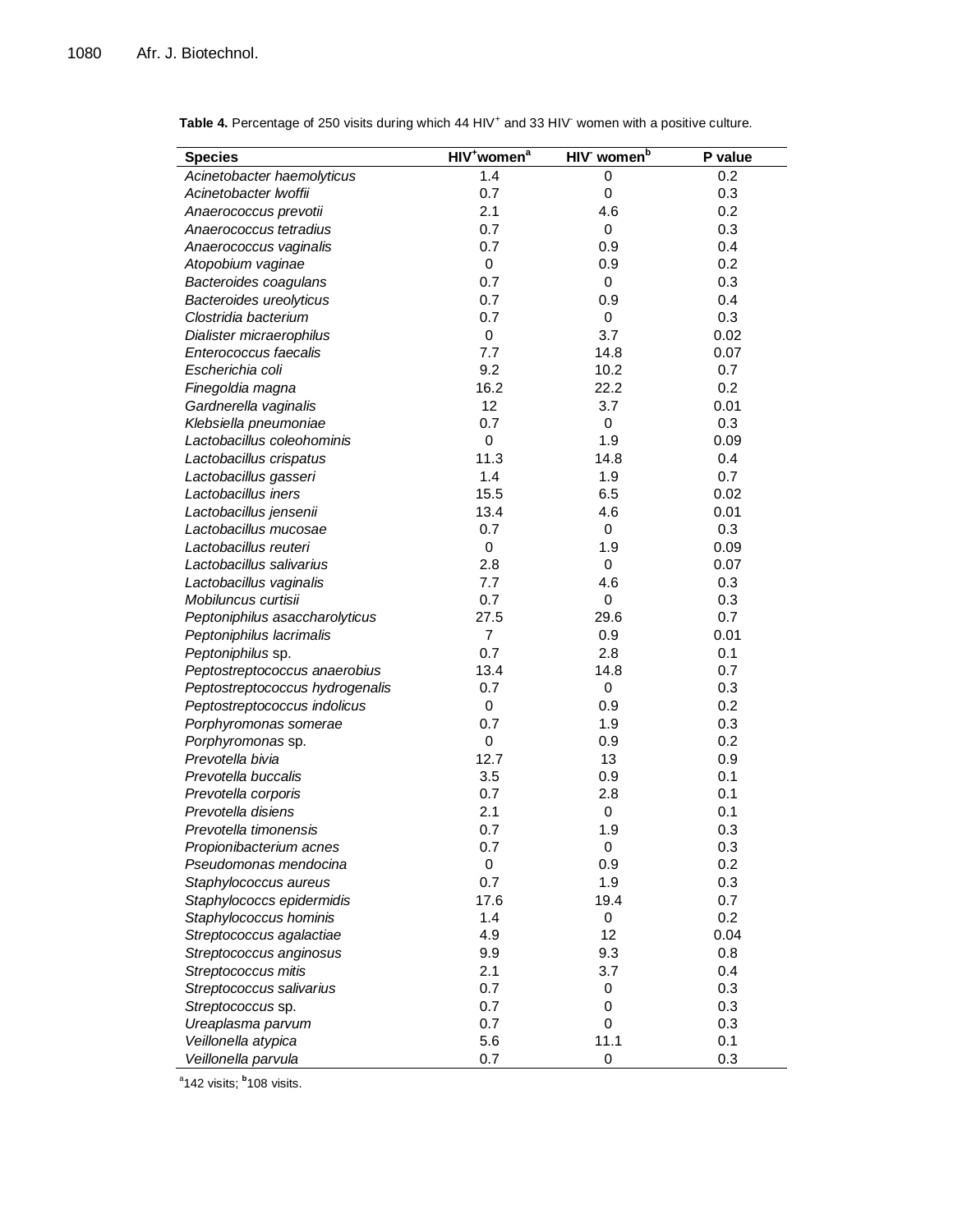

**Figure 1.** Bacterial species present in more than 2% of the 74 women studied.

visits for two women and it occurred twice in five women and once in 11 women. Lactobacillus iners was cultured on three visits for two women, twice in two women and only once in 13 women. Lactobacillus jensenii was recovered on three out of four visits in five women, on two visits in two women and one visit in four women. Two species occurred more frequently in the HIV+ women compared to HIV- women: L. iners (15.5% vs 6.5%; p=0.02) and L. jensenii (13.4% vs 4.6%; p=0.01). G. vaginalis and P. lacrimalis occurred more frequently in  $HIV<sup>+</sup>$  women (respectively 12% vs 3.7% and 7% vs 0.9%; p=0.01). *D. micraerophilus* was found more frequently in the HIV- group (3.7% vs 0%; p=0.02) as was *S.*

*agalactiae* (12% vs 4.9%; p=0.04).

# **DISCUSSION**

The objective of this study was to compare vaginal microflora of HIV<sup>+</sup> and HIV<sup>-</sup> Kenyan women of reproductive age by means of culture and Nugent scoring of Gram stains. There were existing differences in the species present in the two groups of women. This confirms findings of Spear et al. ( 2008) who identified a trend towards increased diversity in  $HIV<sup>+</sup>$  women, suggesting that HIV infection may be associated with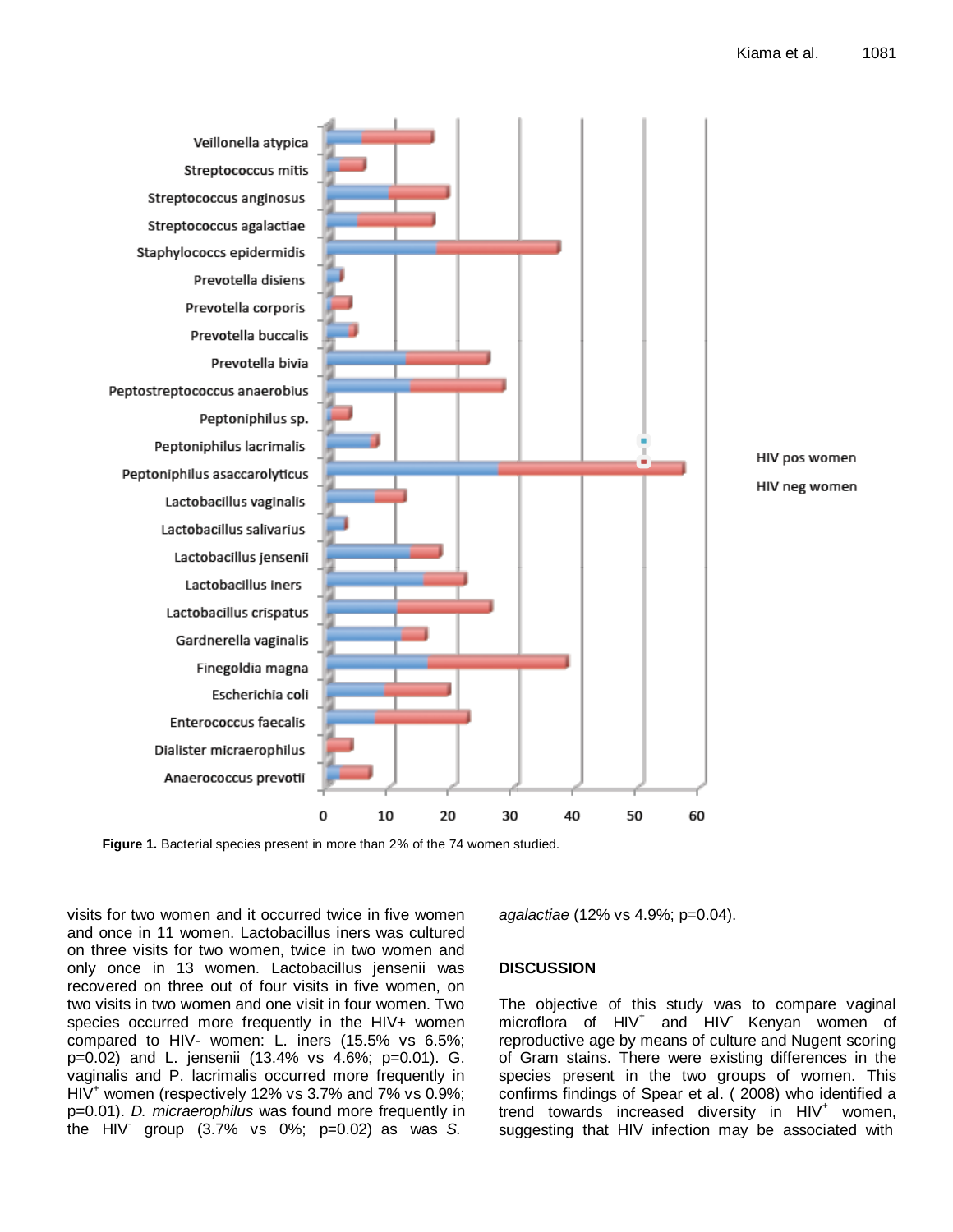changes in the diversity of genital microflora.

Presence of BV has been associated with increased susceptibility to acquisition of STIs (Martin et al., 1999; Sewankambo et al., 1997; Kaul et al., 2007). Since BV increases the risk of HIV acquisition, it would be expected that higher rates of BV be confirmed among  $HIV<sup>+</sup>$  women. However, in this study, no significant difference was found in the rates of BV in  $HIV^+$  and  $HIV^-$  women. This agrees with findings of Demba et al. (2005) and Watts et al. (2006), but is in contradiction to observation of other researchers (Jamieson et al., 2001; Sewankambo et al., 1997; Warren et al., 2001) who found prevalence of BV to be higher among HIV-infected women compared to HIVuninfected women.

Possible explanation for the lack of correlation between the prevalence of BV and HIV status observed in the current study may be due to differences in antibiotic intake between HIV<sup>+</sup> and HIV<sup>-</sup> women. The imbalance of vaginal microflora in this  $HIV<sup>+</sup>$  group may further be explained by the fact that 78% of them were on cotrimoxazole (trimethoprim-sulfamethoxazole) prophylaxis. Although this antibiotic has been shown to reduce mortality of HIV patients and to have a beneficial effect by decreasing the rate of  $CD<sub>4</sub>$  cell depletion (Mermin et al., 2004), use of antibiotics decimates  $H_2O_2$ -producing lactobacilli in the vagina (Vallor et al., 2001; Hummelen et al., 2010). Co-trimoxazole is the prophylaxis antibiotic approved by the Kenya Ministry of Health (2007) and is readily available to HIV<sup>+</sup> persons in health centers. It is used similarly in other sub-Saharan African countries (Hamer and Gill, 2008). Since the  $HIV<sup>+</sup>$  women continue to have more lactobacilli despite continuous intake of cotrimoxazole, it is suggested that resistance to this antibiotic may have been attained. A previous study found that women with BV have decreased colonization rates for  $H_2O_2$ -producing strains of lactobacilli and increased colonization rates for non- $H_2O_2$ -producing strains (Onderdonk et al., 2003; Ferris et al., 2007). This observation is supported by the present findings that *L. iners, G. vaginalis* and *P. lacrimalis* occurred more frequently in  $HIV<sup>+</sup>$  women regularly using antibiotics.

Some studies found infection with HIV-1 to be associated with abnormal vaginal microflora. Sewankambo et al*.* (1997) who studied 4718 women in a community survey in rural Uganda, concluded that loss of lactobacilli or presence of BV may increase susceptibility to acquisition of HIV-1. Jamieson et al*.* (2001) and Warren et al*.* (2001) while studying different aspects of a comparable high-risk cohort of 1288 women in the USA, found HIV infection to be positively correlated with presence of BV. However, they could not determine whether HIV-infected women have a higher incidence of BV or more persistent infections. Participants of the said study were not excluded on account of low  $CD<sub>4</sub>$  counts or other STIs like in the current one. Jamieson et al*.* (2001) found that immunocompromised women (CD<sub>4</sub> cell count  $\lt$ 200 cells/μL) were more likely to have prevalent and persistent BV than HIV-infected women with higher  $CD<sub>4</sub>$  cell counts (>500 cells/μL), but not more likely to have incident infections. This could be explained by the fact that the immunocompromised women were probably on HAART and the accompanying cotrimoxazole prophylaxis (Hamer and Gill, 2008; Watts et al., 2006). In the current cohort, none of the 74 women were immunocompromised or on ART, as illustrated by the fact that, of the 41  $HIV<sup>+</sup>$ women,  $56.1\%$  had  $CD<sub>4</sub>$  cell count in the range 250-500 cells/μL and the rest in the range 501-1500 cells/μL.

Further to the differences in immune status and therapeutic intervention between the two study groups, differences in sexual dynamics may also play a role. At the time of the study, most of the HIV-infected women had one (75.6%) or no (24.4%) sexual partners while 63.4% were married. This may partly explain why no differences were detected in the prevalence of BV between the HIV- infected and uninfected subjects. Confounders not measured but varying between populations may also contribute to the difference in findings. In the current study more  $HIV<sup>+</sup>$  women were married, which may imply that marriage increased the risk of exposure to HIV infection in this population. This finding is consistent with data obtained by the Kenya Aids Indicator Survey (KAIS, 2007). Compared to the HIVgroup, the  $HIV<sup>+</sup>$  women had lower levels of schooling, which may contribute to the observed lower rate of formal employment of  $HIV<sup>+</sup>$  women (24.4% compared to 42.4% HIV<sup>-</sup> women). A previous study in Kenya (Steele et al., 2004) found genital hygiene practices to be associated with resource access factors such as higher education and income. Further, a more recent study clearly shows low socio-economic status to be associated with prevalence of BV in African American women (Allsworth and Peipert, 2007). The presence of BV is believed to predispose women to acquisition of HIV-1 (Sewankambo et al., 1997), whereas the psychosocial stress created by being HIV infected could predispose to acquisition of BV (Nansel et al., 2005), thus creating a complex interrelationship between the two infections.

In agreement with other culture-based studies of African populations (Martin et al., 1999; McClelland et al., 2009), the concentrations of vaginal *Lactobacillus* species were comparatively low, and prevalence of abnormal vaginal microflora and BV-associated species high in the current study group. High rates of BV were previously observed in cohorts of African women (Sewankambo et al., 1997; Taha et al., 1998) and in Kenya (Bukusi et al., 2006; McClelland et al., 2009). It appears, therefore, that African women have lower concentration of lactobacilli in their vaginal microflora, which may explain the high rates of BV in this population. Reasons for this are unclear, although vaginal hygiene practices and sexual behaviour may play a role. No significant effect of the menstrual cycle on the prevalence of BV was observed. Earlier studies found quantities of lactobacilli to decrease during menstruation (Keane et al., 1997) and vaginal microflora to be more unstable during the first week (Morison et al., 2005). The current study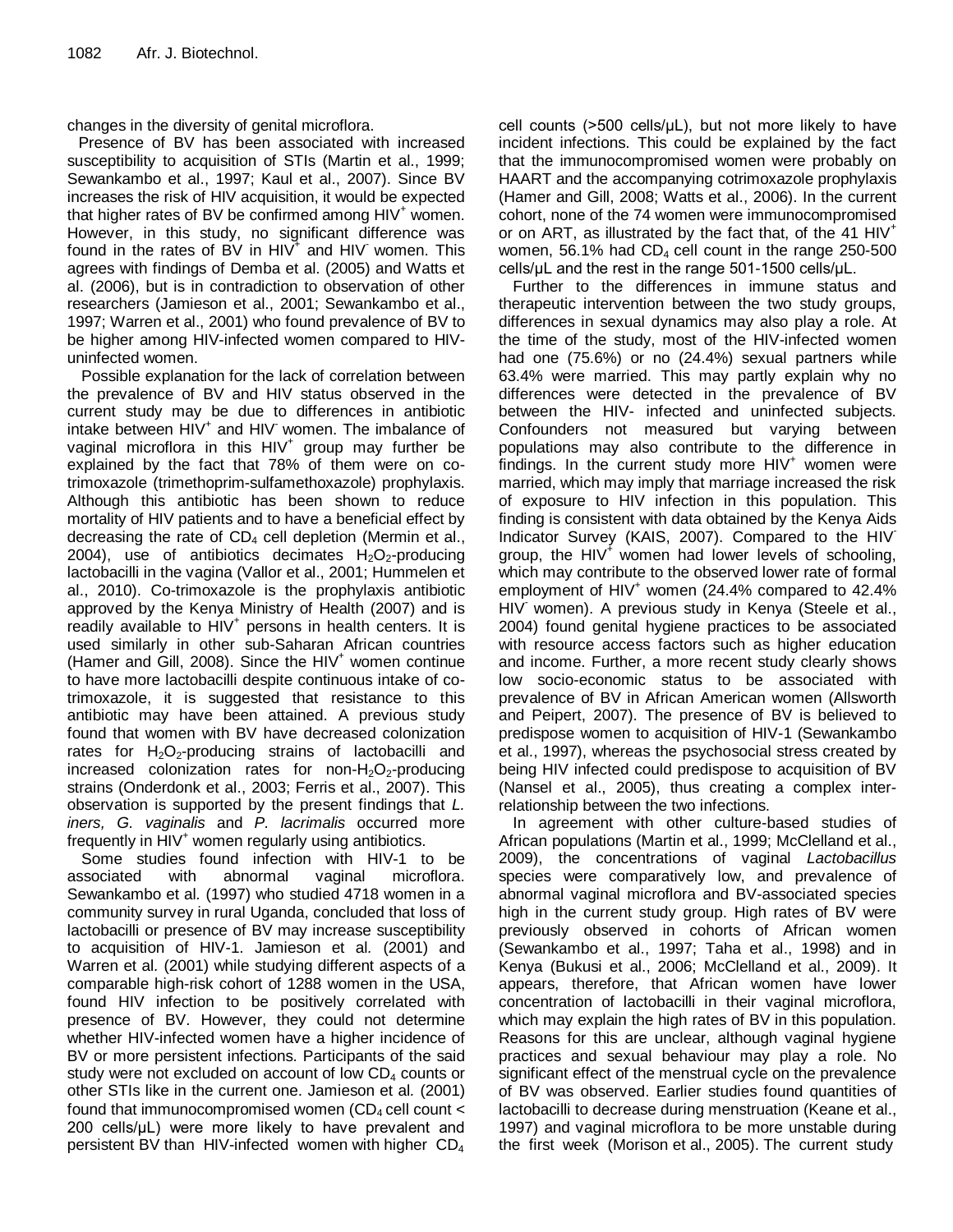found almost equal numbers of grade I to III samples evenly spread out in the three sampling points at follicular (day 5-8), ovulation (day 12-15) and luteal (day 19-22) phases. This difference in observations may be explained by the varying time frame of sample collection in the current study. Keane et al. (1997) had a daily collection of the vaginal swabs while Morison et al. (2005) collected a sample on alternate days. As recent report by Brotman et al. (2010) showed that episodes of BV may be missed if specimens are collected at weekly or monthly intervals since fluctuations occur more frequently, and in some episodes remission may occur without intervention. However the current study had the strength of having accounted for most known behavioural confounders commonly associated with increased dynamism of the vaginal microflora (such as age, douching, contraceptive use, vaginal lubricants, irregular condom use, STIs and multiple partners) (Schwebke et al., 1999). This makes the observation of almost equal numbers of grade I to III samples evenly spread out in the three sampling points of the menstrual cycle more reliable.

Demba et al*.* (2005), also using culture methods, found *Prevotella* and *Bacteroides* species to occur more frequently in Nigerian  $HIV<sup>+</sup>$  women. The current study found these species to be equally distributed among both HIV<sup>+</sup> and HIV<sup>-</sup> groups. Other bacteria isolated in the vaginas of the participants that are not associated with normal vaginal microflora include the streptococci. *S. agalactiae* was most common in the HIV-group. Most of the other species identified occurred at more or less the same frequency in the two groups, and in other cases where a species was altogether absent in one group, statistical significance in the differences was not attained.

The finding that the most abundant *Lactobacillus* species in the grade I category were *L. iners* (17.1%), *L. crispatus* (16.4%)*, L. jensenii* (12.5%) and *L. vaginalis* (9.2%), in that order, are largely in agreement with previous studies of African women. In Nigeria, using denaturing gradient gel electrophoresis, one group (Anukam et al., 2006) found *L. iners* and *L. gasseri* to be the predominant species while in Uganda others (Jin et al., 2007) found *L. reuteri*, *L. crispatus*, *L. vaginalis* and *L. jensenii* to be most abundant using culture and PCR identification as in the current study. A more recent study conducted in Kenya (Matu et al., 2009) found *L. jensenii* to be the most abundant species using culture and phenotypic identification methods. In Belgian women, *L. iners* is more dominant in altered vaginal microflora (De Backer et al., 2007). One group (Anukam et al., 2005; Anukam et al., 2006) did not however detect lactobacilli in BV cases whereas in the current study, of the nine *Lactobacillus* species detected, eight of them were present in the non-grade I samples. The causes of racial difference in concentrations of lactobacilli remain unknown. A highly intriguing observation came from a study of Nigerian women (Anukam et al., 2006) that found only 3% of the healthy vaginal microflora to be dominated by *L. crispatus*, while *L. iners* was present in

64%. Overall African women tend to have lower concentrations of lactobacilli (McClelland et al., 2009). This observation may be a possible explanation for the high prevalence of BV among African women (Allsworth and Peipert, 2007; Bukusi et al., 2006) since it is known that most  $L$ . iners strains are very weak  $H_2O_2$  producers. In contrast, *L. crispatus* is known to produce large amounts of  $H_2O_2$  and as such provides better colonization resistance (Antonio et al., 1999; Vallor et al., 2001; Verstraelen et al., 2009; Verstraelen et al., 2010).

Low concentrations of lactobacilli in Kenyan women have been observed by other researchers (McClelland et al., 2009). Further, among 185 and 241 Nigerian women respectively, two studies found 12 and 10 *Lactobacillus*  spp. to be present (Anukam et al., 2005; Anukam et al., 2006). An earlier study comparing Korean and Ugandan women found that vaginal microflora may vary in women of different geographical communities (Jin et al., 2007). In a US study African American women with BV were found to be predominantly colonized by *Mobiluncus* spp., based on gram staining (Royce et al., 1999). Researchers in Nigeria (Anukam et al., 2006) and The Gambia (Demba et al., 2005) found *Mycoplasma hominis* to be commonly associated with BV. In the present study *Mobiluncus* spp. was cultured in only one subject in the non-grade I category despite the observation of *Mobiluncus*–like organisms in the vaginal Gram-stained smears. *M. hominis* was not cultured at all. Although this could point to culture bias, the Demba group (Demba et al., 2005)also failed to isolate *Mobiluncus* in the Nigerian population of 277 women using a 72 h incubation protocol. Like their group, the current study used Columbia blood agar and longer incubations of 96 h.

Some species identified in greater proportions in either the HIV<sup>+</sup> or HIV women did not attain statistical significance due to small sample size. Studies of this nature conducted on a larger sample size will help to draw conclusions on other types of microflora predominant in HIV<sup>+</sup> and HIV<sup>-</sup> women, thus enabling more specific approaches to probiotic therapy. Probiotic therapy may need to be geographically determined in order to take care of differences in the species and populations of *Lactobacillus*. Treating BV in HIV<sup>+</sup> women would subsequently reduce the risk of mother-to-childtransmission.

# **Conclusions**

The current data provide evidence that differences exist in the species that colonize the vaginas of  $HIV<sup>+</sup>$  and  $HIV$ women in the course of the normal menstrual cycle. BV was equally high in HIV<sup>+</sup> and HIV- women. *Lactobacillus* and BV-associated species were cultured more frequently in HIV<sup>+</sup> women. Predominant *Lactobacillus* in culture were *L. crispatus*, *L. iners*, *L. jensenii* and *L. vaginalis*. These Kenyan women had lower concentrations of lactobacilli in vaginal microflora than observed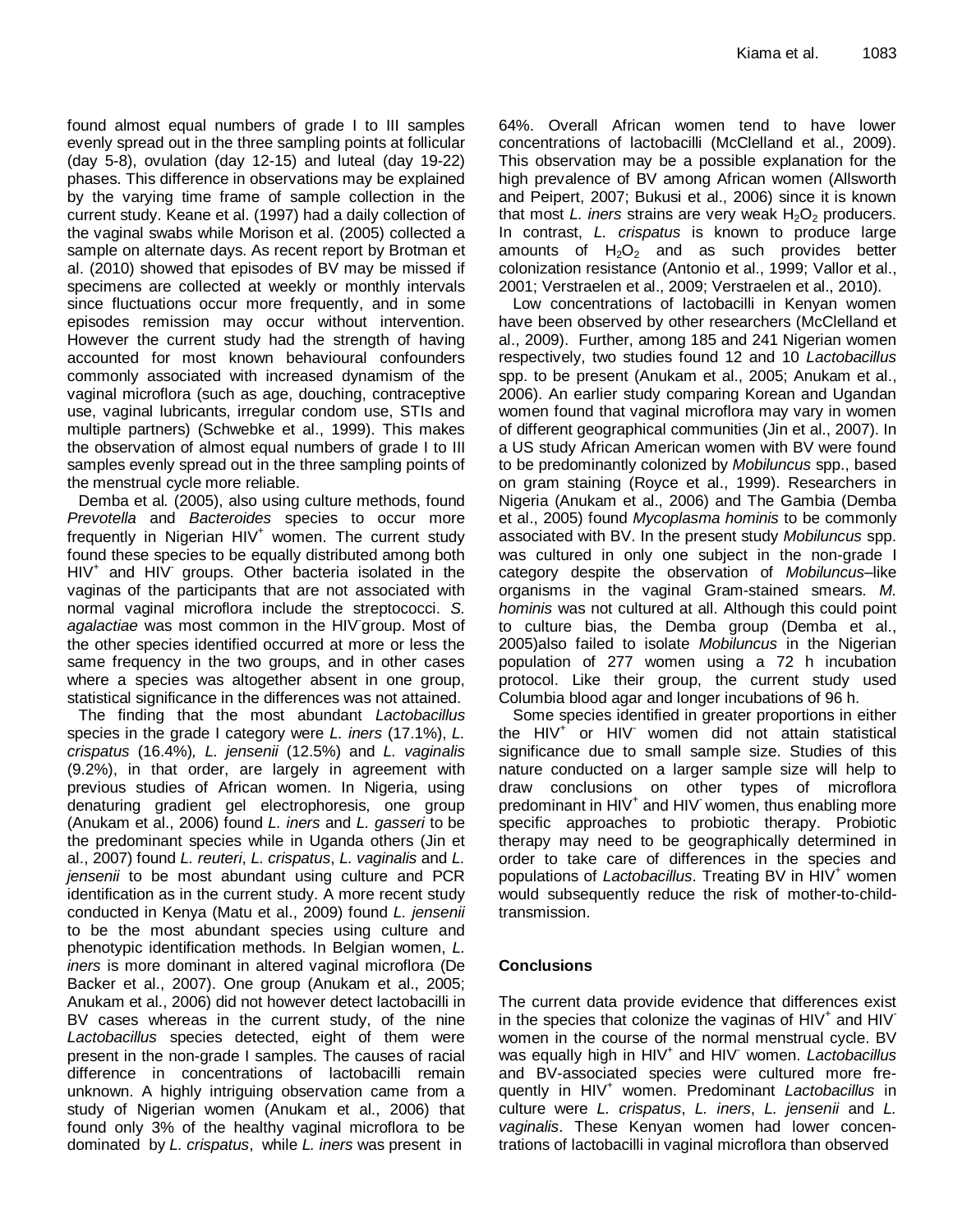in previous studies of Caucasian women.

#### **ACKNOWLEDGEMENTS**

Teresa N. Kiama is grateful to the inter-University collaboration between the University of Nairobi and the Belgium government (VLIR) for the doctoral scholarship. Additional funding was provided by Bijzonder Onderzoeksfonds (BOF08/GOA/002) of Ghent University, Belgium. The authors wish to thank all the women participants for their time and effort in the study; the members of Tigoni district hospital staff and the VLIR Reproductive Health project.

#### **REFERENCES**

- Allsworth JE, Peipert JF (2007). Prevalence of bacterial vaginosis: 2001-2004 National Healthand Nutrition Examination Survey data. Obstet. Gynecol. 109:114-120.
- Antonio MA, Hawes SE, Hillier SL (1999). The identification of vaginal Lactobacillus species and the demographic and microbiologic characteristics of women colonized by these species. J. Infect. Dis. 180:1950-1956.
- Anukam K, Osazuwa E, Ahonkhai I, Reid G (2005). 16S rRNA gene sequence and phylogenetic tree of Lactobacillus species from the vagina of healthy Nigerian women. African Journal of Biotechnology Vol 4:1222-1227.
- Anukam KC, Osazuwa EO, Ahonkhai I, Reid G (2006). Lactobacillus vaginal microbiota of women attending a reproductive health care service in Benin city, Nigeria. Sex Transm. Dis. 33:59-62.
- Atashili J, Poole C, Ndumbe PM, Adimora AA, Smith JS (2008). Bacterial vaginosis and HIVacquisition: a meta-analysis of published studies. Aids 22:1493-1501.
- Baele M, Vaneechoutte M, Verhelst R, Vancanneyt M, Devriese LA, Haesebrouck F (2002). Identification of Lactobacillus species using tDNA-PCR. J. Microbiol. Methods. 50:263-271.
- Baele M, Vanrobaeys M, Vaneechoutte M, De Herdt P, Devriese LA, Haesebrouck F (2000). Genomic fingerprinting of pigeon Streptococcus gallolyticus strains of different virulence by randomly amplified polymorphic DNA (RAPD) analysis. Vet. Microbiol. 71:103- 111.
- Bolton M, van der Straten A, Cohen CR (2008). Probiotics: potential to prevent HIV and sexually transmitted infections in women. Sex. Transm. Dis. 35:214-225.
- Brotman RM, Ravel J, Cone RA, Zenilman JM (2010). Rapid fluctuation of the vaginal microbiota measured by Gram stain analysis. Sex Transm. Infect. 86:297-302.
- Bukusi EA, Cohen CR, Meier AS, Waiyaki PG, Nguti R, Njeri JN, Holmes KK (2006.) Bacterial vaginosis:risk factors among Kenyan women and their male partners.Sex Transm.Dis. 33:361-367.
- Cherpes TL, Melan MA, Kant JA, Cosentino LA, Meyn LA, Hillier SL (2005). Genital tract shedding of herpes simplex virus type 2 in women: effects of hormonal contraception, bacterial vaginosis, and vaginal group B Streptococcus colonization. Clin Infect Dis. 40:1422- 1428.
- De Backer E, Verhelst R, Verstraelen H, Alqumber MA, Burton JP, Tagg JR, Temmerman M Vaneechoutte M (2007). Quantitative determination by real-time PCR of four vaginal Lactobacillus species, Gardnerella vaginalis and Atopobium vaginae indicates an inverse relationship between L. gasseri and L. iners. BMC Microbiol. 7:115.
- Demba E, Morison L, van der Loeff MS, Awasana AA, Gooding E, Bailey R, Mayaud P West B (2005). Bacterial vaginosis, vaginal flora patterns and vaginal hygiene practices in patients presenting with vaginal discharge syndrome in The Gambia, West Africa. BMC Infect. Dis. 5:12.
- Farquhar C, Mbori-Ngacha D, Overbaugh J, Wamalwa D, Harris J, Bosire R John-Stewart G (2010). Illness during pregnancy and

bacterial vaginosis are associated with in-utero HIV-1 transmission. Aids 24:153-155.

- Ferris MJ, Norori J, Zozaya-Hinchliffe M, Martin DH (2007). Cultivationindependent analysis of changes in bacterial vaginosis flora following metronidazole treatment. J. Clin. Microbiol. 45:1016-1018.
- Goldenberg RL, Klebanoff MA, Nugent R, Krohn MA, Hillier S, Andrews WW (1996). Bacterial colonization of the vagina during pregnancy in four ethnic groups. Vaginal Infections and Prematurity Study Group. Am. J. Obstet. Gynecol. 174:1618-16121.
- Hamer DH, Gill CJ (2008). Balancing individual benefit against public health risk: the impact of cotrimoxazole prophylaxis in HIV-infected patients on antimicrobial resistance. Am. J. Trop. Med. Hyg. 79:299- 300.
- [Hummelen R,](http://www.ncbi.nlm.nih.gov/pubmed?term=Hummelen%20R%5BAuthor%5D&cauthor=true&cauthor_uid=20711427) [Fernandes AD,](http://www.ncbi.nlm.nih.gov/pubmed?term=Fernandes%20AD%5BAuthor%5D&cauthor=true&cauthor_uid=20711427) [Macklaim JM,](http://www.ncbi.nlm.nih.gov/pubmed?term=Macklaim%20JM%5BAuthor%5D&cauthor=true&cauthor_uid=20711427) [Dickson RJ,](http://www.ncbi.nlm.nih.gov/pubmed?term=Dickson%20RJ%5BAuthor%5D&cauthor=true&cauthor_uid=20711427) [Changalucha](http://www.ncbi.nlm.nih.gov/pubmed?term=Changalucha%20J%5BAuthor%5D&cauthor=true&cauthor_uid=20711427)  [J,](http://www.ncbi.nlm.nih.gov/pubmed?term=Changalucha%20J%5BAuthor%5D&cauthor=true&cauthor_uid=20711427) [Gloor GB,](http://www.ncbi.nlm.nih.gov/pubmed?term=Gloor%20GB%5BAuthor%5D&cauthor=true&cauthor_uid=20711427) [Reid G](http://www.ncbi.nlm.nih.gov/pubmed?term=Reid%20G%5BAuthor%5D&cauthor=true&cauthor_uid=20711427) (2010). Deep sequencing of the vaginal microbiota of women with HIV[. PLoS One.](http://www.ncbi.nlm.nih.gov/pubmed/20711427) 12:5(8):e12078.
- Jamieson DJ, Duerr A, Klein RS, Paramsothy P, Brown W, Cu-Uvin S, Rompalo A, Sobel J (2001). Longitudinal analysis of bacterial vaginosis: findings from the HIV epidemiology research study. Obstet. Gynecol. 98:656-663.
- Jin L, Tao L, Pavlova SI, So JS, Kiwanuka N, Namukwaya Z, Saberbein BA, Wawer M (2007). Species diversity and relative abundance of vaginal lactic acid bacteria from women in Uganda and Korea. J. Appl. Microbiol. 102:1107-1115.
- K, Temmerman M, Ronald AR, Moses S (2007). Prevalent Herpes simplex virus type 2 infection is associated with altered vaginal flora and an increased susceptibility to multiple sexually transmitted infections. J. Infect. Dis. 196:1692-1697.
- KAIS (2007). Kenya AIDS Indicator Survey.
- Kalra A, Palcu CT, Sobel JD, Akins RA (2007). Bacterial vaginosis: culture- and PCR-based characterizations of a complex polymicrobial disease's pathobiology. Curr. Infect. Dis. Rep. Kaul R, Nagelkerke NJ, Kimani J, Ngugi E, Bwayo JJ, Macdonald KS, Rebbaprgada A, Fonck
- KDHS, (2007) Ministry of Planning and National Development. Kenya Demographic and Health Survey. Marrazzo JM (2004). Evolving issues in understanding and treating bacterial vaginosis. Expert. Rev. Anti. Infect. Ther. 2:913-22.
- Keane FE, Ison CA, Taylor-Robinson D (1997). A longitudinal study of the vaginal flora over a menstrual cycle. Int. J. STD. AIDS. 8: 489-94.
- Martin HL, Richardson BA, Nyange PM, Lavreys L, Hillier SL, Chohan B, Mandaliya K, Ndinya-Achola JO, Bwayo J, Kreiss J (1999). Vaginal lactobacilli, microbial flora, and risk of human immunodeficiency virus type 1 and sexually transmitted disease acquisition. J. Infect. Dis. 180:1863-8.
- Matu MN, Orinda GO, Njagi EN, Cohen CR, Bukusi EA (2009). In vitro inhibitory activity of human vaginal lactobacilli against pathogenic bacteria associated with bacterial vaginosis in Kenyan women. Anaerobe. 16: 210-5.
- McClelland RS, Richardson BA, Hassan WM, Graham SM, Kiarie J, Baeten JM, Mandaliya K, Jaoko W, Ndinya-Achola JO, Holmes KK (2009). Prospective study of vaginal bacterial flora and other risk factors for vulvovaginal candidiasis. J. Infect. Dis. 199:1883-1890.
- Mermin J, Lule J, Ekwaru JP, Malamba S, Downing R, Ransom R, Kaharuza F, Culver D, Kizito F, Bunnell R, Kigozi A, Nakanjako D, Wafula W, Quick R (2004). Effect of co-trimoxazole prophylaxis on morbidity, mortality, CD4-cell count, and viral load in HIV infection in rural Uganda. Lancet 364:1428-1434.
- Morison L, Ekpo G, West B, Demba E, Mayaud P, Coleman R, Bailey R, Walraven G (2005). Bacterial vaginosis in relation to menstrual cycle, menstrual protection method, and sexual intercourse in rural Gambian women. Sex. Transm. Infect. 81:242-7.
- Nansel TR, Doyle F, Frederick MM, Zhang J (2005). Quality of life in women undergoing medical treatment for early pregnancy failure. J Obstet Gynecol Neonatal Nurs. 34:473-81.
- Ness RB, Hillier S, Richter HE, Soper DE, Stamm C, Bass DC, Sweet RL, Rice P (2003). Can known risk factors explain racial differences in the occurrence of bacterial vaginosis? J. Natl. Med. Assoc. 95: 201-12.
- Nugent RP, Krohn MA, Hillier SL (1991). Reliability of diagnosing bacterial vaginosis is improved by a standardized method of Gram stain interpretation. J. Clin. Microbiol. 29:297-301. Onderdonk AB,